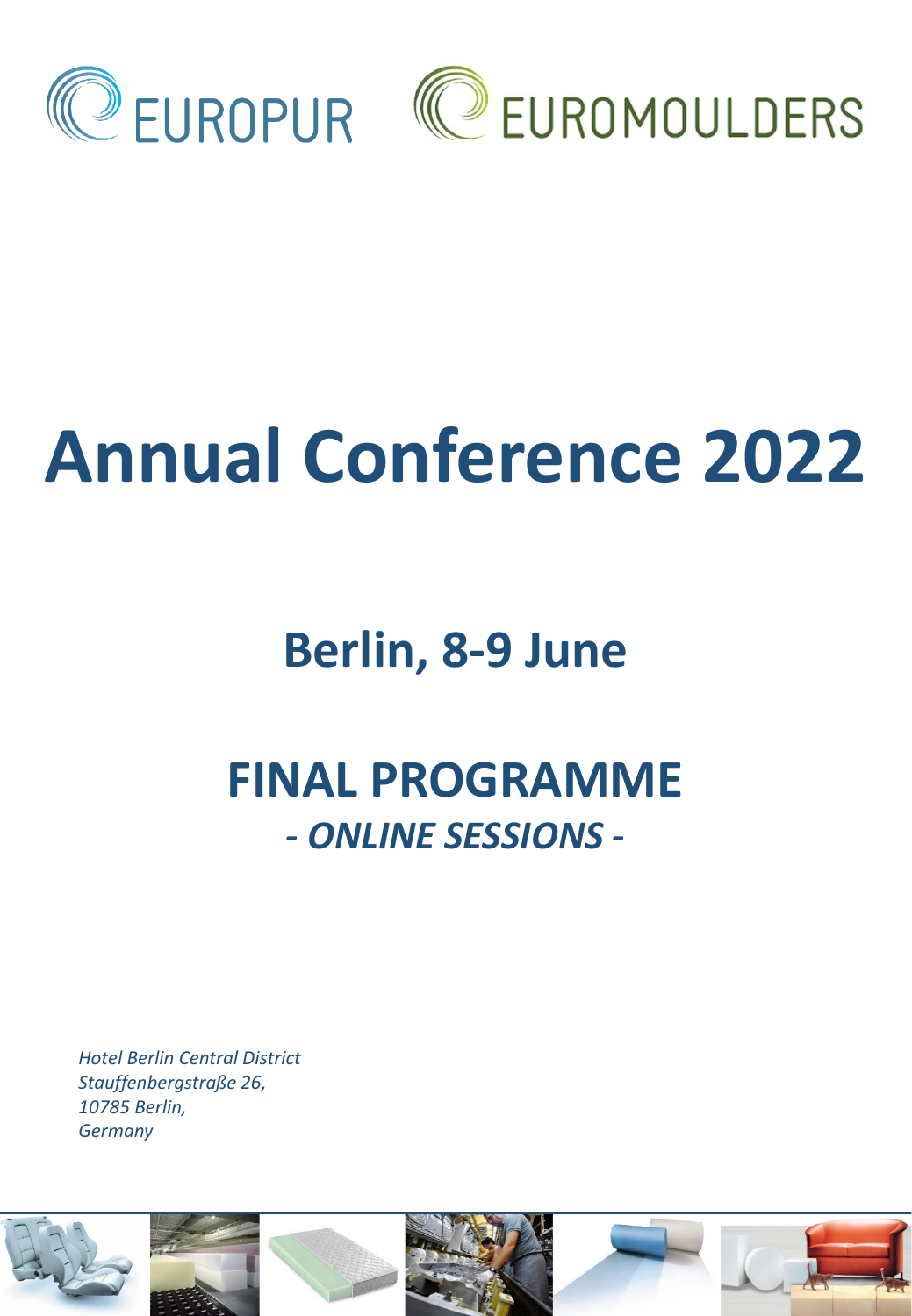#### **PROGRAMME**

#### **Wednesday, 8 June 2022**

| $11.00 - 11.15$ | Welcome - Bart ten Brink, President, EUROPUR                                                                                                                                                                                                   |
|-----------------|------------------------------------------------------------------------------------------------------------------------------------------------------------------------------------------------------------------------------------------------|
| $11.15 - 11.45$ | The European Flexible Polyurethane Foam Market in Europe - Clint Raine, Owner,<br><b>Belvedere and Partner</b>                                                                                                                                 |
| $11.45 - 12.15$ | Uncertainty Upstream: a Review of Volatile Energy and Petrochemical Markets -<br>James Elliott, Business Development Manager, Argus Media                                                                                                      |
| $12.15 - 12.45$ | The Flexible Foam Industry in India: Challenges and Opportunities - Raul Gautam,<br>Managing Director, Sheela Foam                                                                                                                             |
| 12.45 - 13.45   | <b>Lunch Break</b>                                                                                                                                                                                                                             |
| 13.45 - 14.05   | The Eu's Product Policy For furniture - What Does it Mean for the Mattress and<br>Furniture Industry? - Frederik Lauwaert, Managing Director, EBIA                                                                                             |
| 14.05 - 14.25   | PU Foam - Strengths and Weaknesses, from the Perspective of a Furniture<br>Producer - Lorraine Mc Mahon, President, The Home Group                                                                                                             |
| 14.25 - 14.45   | Avoiding Delisting of Foam by Accident - How to Educate Designers. The Example<br>of Poliuretano è in Italy - Marco Pelucchi, President, AIPEF (Italian Flexible PU<br>Foam Producers Association) and Architect Riccardo Giovanetti (invited) |
| 14.45 - 15.15   | <b>Coffee Break</b>                                                                                                                                                                                                                            |
| $15.15 - 15.45$ | The Future of End-of-life Legislation for Vehicles and an Explanation of Legal<br>Definitions for Recycling and Recycled Content - Chaim Waibel, Plastic Recyclers<br>Europe                                                                   |
| $15.45 - 16.15$ | Novel Materials in Car Interiors - From the Lab to Mass Production - Philippe<br>Aumont, General Editor, DVN-Interior                                                                                                                          |
| $16.15 - 16.45$ | Car Interiors en Route to Greater Sustainability - Michel Berthelin, Executive VP<br>EMEA, Adient                                                                                                                                              |
| $16.45 - 17.15$ | Supply Chain in the Spotlight: Global Dynamics Challenge Proven Processes - Jan<br>Arnet, CEO, Bertschi Group                                                                                                                                  |
|                 |                                                                                                                                                                                                                                                |

**17.15 - 17.45 Sponsor Presentation (Dow)**







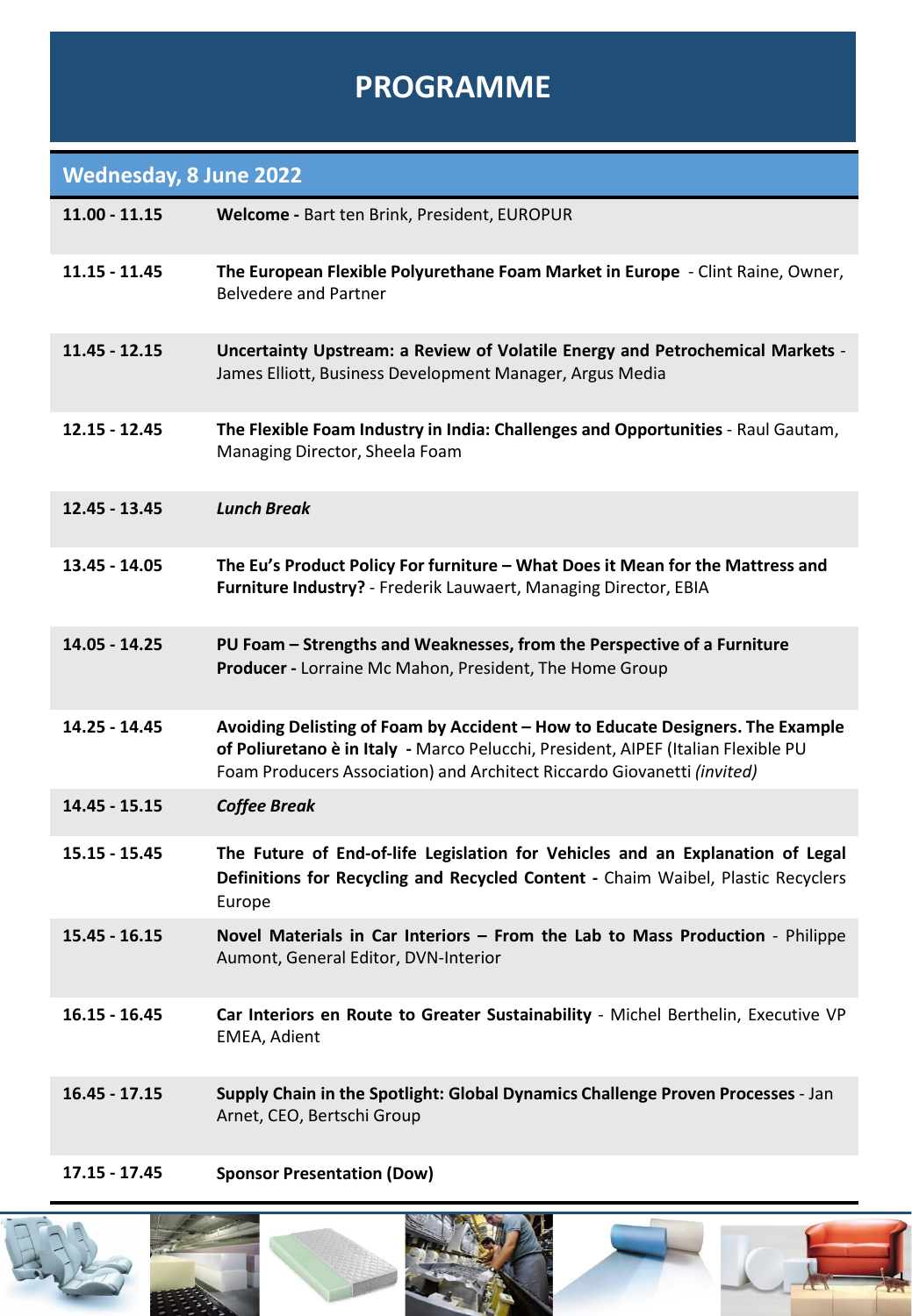| <b>Thursday, 9 June 2022</b> |                                                                                                                                                                                                                                                                                        |  |
|------------------------------|----------------------------------------------------------------------------------------------------------------------------------------------------------------------------------------------------------------------------------------------------------------------------------------|--|
| $09.00 - 10.30$              | Session 1   Sustainability I<br>Moderator: Michel Baumgartner, EUROPUR                                                                                                                                                                                                                 |  |
|                              | Sustainable Flexible Foam, Key Concepts and Considerations - Shpresa Kotaji,<br>Sustainability Manager, Huntsman                                                                                                                                                                       |  |
|                              | Post-shredder Automotive Waste - Considerations for Better Recycling -<br>Alejandro Navazas, Scientific Officer, EURIC - European Recycling Industries'<br>Confederation                                                                                                               |  |
|                              | Acting at the Source: How Biopolyols Can Contribute to a More Sustainable PU<br>Industry - Yavuz Selim Sahinturk, Business Development Manager Europe, Cargill                                                                                                                         |  |
|                              | The Disruptive Nature of the SPI & the UN Plastics Treaty, Challenges and<br>Solutions for Flexible Foams. - Roland Krämer, Chief Technology Officer, NEVEON,<br>Uwe Blumenstein, Industry Affairs, BASF, and Vikas Aggarwal, Circular Economy<br>Projects & Recycling Feedstock, BASF |  |
| $10.30 - 11.00$              | <b>Coffee Break</b>                                                                                                                                                                                                                                                                    |  |
| $11.00 - 13.00$              | Session 2   Sustainability II<br>Moderator: Michel Baumgartner, EUROPUR                                                                                                                                                                                                                |  |
|                              | Circularity Routes to Success for the PU Foam Industry - Marcel Moeller, Global<br>Sustainability Director, Dow Polyurethanes                                                                                                                                                          |  |
|                              | How the Flexible PU Foam Industry Can Achieve Net Zero - Mike Murray, Chief<br>Technology Officer, The Vita Group                                                                                                                                                                      |  |
|                              | Collection and Dismantling: An Overview of EPR Schemes in Europe - Bart<br>Haelterman, R&D Director, Recticel                                                                                                                                                                          |  |
|                              | Mattress Recycling in the United States - Ryan Trainer, International Sleep<br><b>Products Association</b>                                                                                                                                                                             |  |
|                              | Sustainable Recycling Solutions for PU Mattresses - Emily Schweissinger,<br>Technology Manager, Evonik                                                                                                                                                                                 |  |
|                              | Transformation Towards a Circular Economy: Alternative Raw Materials via Mass<br>Balance - Patrizia Wegner, Head of Marketing & Sustainability Performance<br>Materials EMEA/ LATAM, Covestro                                                                                          |  |
| 13.00 - 14.00                | <b>Lunch Break</b>                                                                                                                                                                                                                                                                     |  |